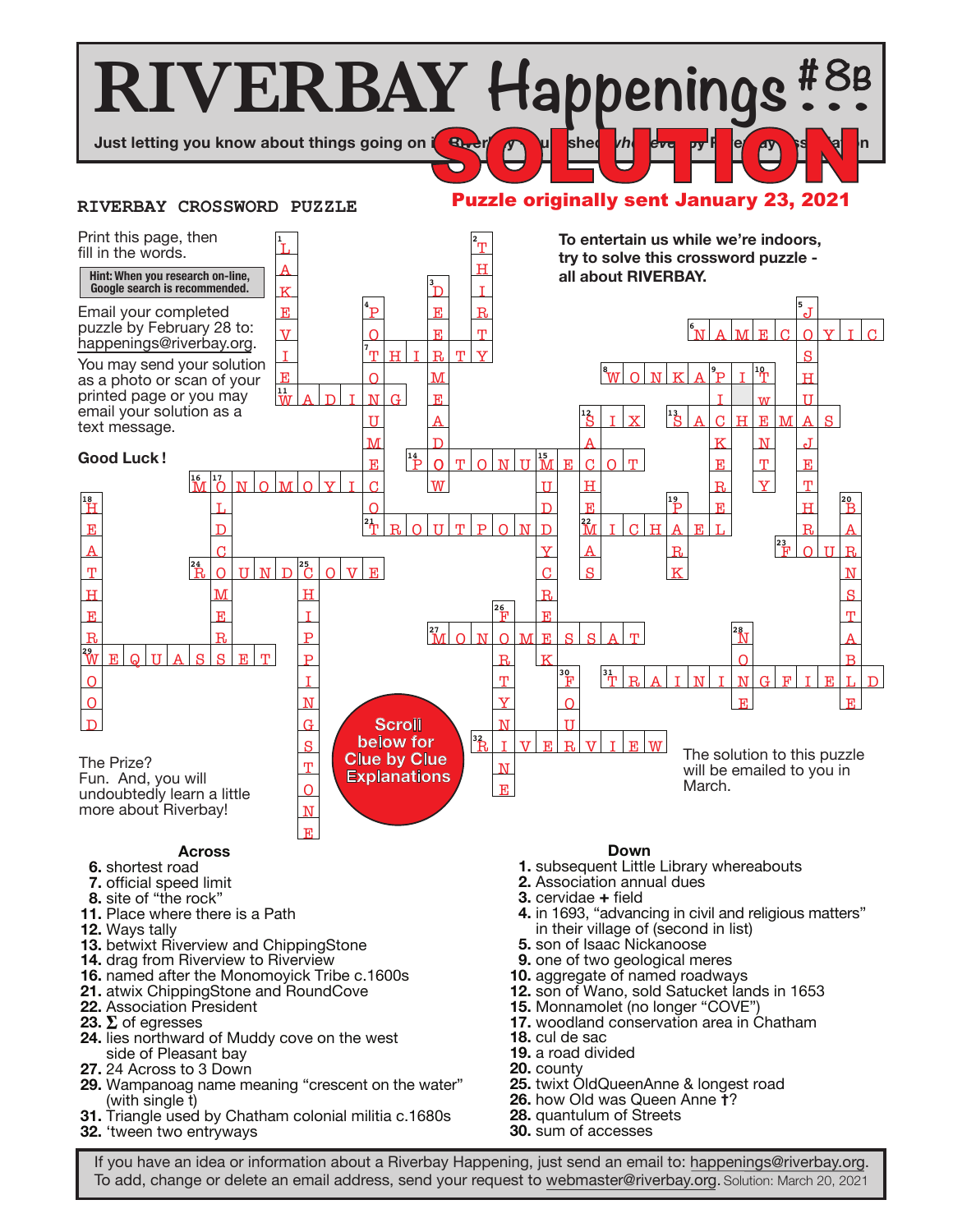#### **RIVERBAY CROSSWORD PUZZLE Clue by Clue Explanations**

The following is a detailed explanation about how to find the correct words to complete the Riverbay Crossword Puzzle.

The first thing that would be helpful in solving the puzzle is to find a map of Riverbay and a list of the roads in Riverbay. Both can be found on the Riverbay website (www.riverbay.org) in the first column under the "About Us" tab. Many of the words in the puzzle are the names of the roads in Riverbay.

Also, note that the instructions state "Hint: When you research on-line, Google search is recommended."

# **Across**

**6. NAMECOYIC** By just looking at the Riverbay map, this road is the shortest in length.

**7. THIRTY** While not posted on speed limit signs in Riverbay, the Chatham Police Department states that the speed limit for all residential roads in Chatham - without a posted speed limit sign - is 30 miles per hour.

**8. WONKAPIT** There is a large bolder located on Wonkapit Way at the intersection of Potonumecot Road. It is the place where Riverbay Association held a Social event - featuring music by The Sound Dunes - in August, 2019.

**11. WADING** The road name is Wading Place Path.

**12. SIX** Use the Riverbay road list. Count (Tally is a synonym) the number of roads that end with the suffix of "Way" - there are 6. Note that all road suffixes are capitalized.

**13. SACHEMAS** See the Riverbay map. The only end-to-end road between (betwixt is a synonym) Riverview Drive and Chipping Stone Road is Sachemas Way.

**14. POTONUMECOT** See the Riverbay map. The only road (drag is a synonym) connecting with Riverview Drive at both of its ends is Potonumecot Road.

**16. MONOMOYIC** This clue requires no research. The answer is quite obvious: Monomoyic Way was named after the Monomoyick Tribe.

**21. TROUTPOND** See the Riverbay map. The only road between (atwix is a synonym) Chipping Stone Road and Round Cove Road is Trout Pond Lane. Note that in this puzzle all Riverbay roads with two words are shown without a space between the words.

**22. MICHAEL** The President of Riverbay Association for 2020-21 is Michael Berg. Refer to Riverbay Happenings #6 "Riverbay Association Officers and Board Members," emailed on November 7, 2020. The President's name also appears on the Riverbay website www.riverbay.org.

**23. FOUR** The Sigma sign ∑ is a mathematical shorthand symbol for summation. If you are not familiar with this symbol, it can be researched using Google (cut and paste). The number of ways to go out (egresses is a synonym) of Riverbay is 4. See the Riverbay map.

**24. ROUNDCOVE** When the entire clue (lies . . . bay) is searched using Google, Round Cove is displayed. The Riverbay road is Round Cove Road.

**27. MONOMESSAT** See the Riverbay map. Monomessat Way is the only road that connects Round Cove Road (24 Across puzzle clue) with Deer Meadow Lane (3 Down puzzle clue).

29. WEQUASSET When this entire clue (Wampanoag . . . water") is searched using Google, Wequassett is displayed. There is only one "t" in the Riverbay road name Wequasset Way.

**31. TRAININGFIELD** When this entire clue (Triangle . . . 1860s") is searched using Google, Training Field Triangle is displayed. The road in Riverbay is Training Field Road. Note: The homes on Training Field Road on the side that abuts the Riverbay neighborhood are officially included as part of Riverbay.

**32. RIVERVIEW** Using the Riverbay map, Riverview Drive is the only road that connects between ('tween is an abbreviation) the Riverbay entrances at Old Queen Anne Road and at Training Field Road.